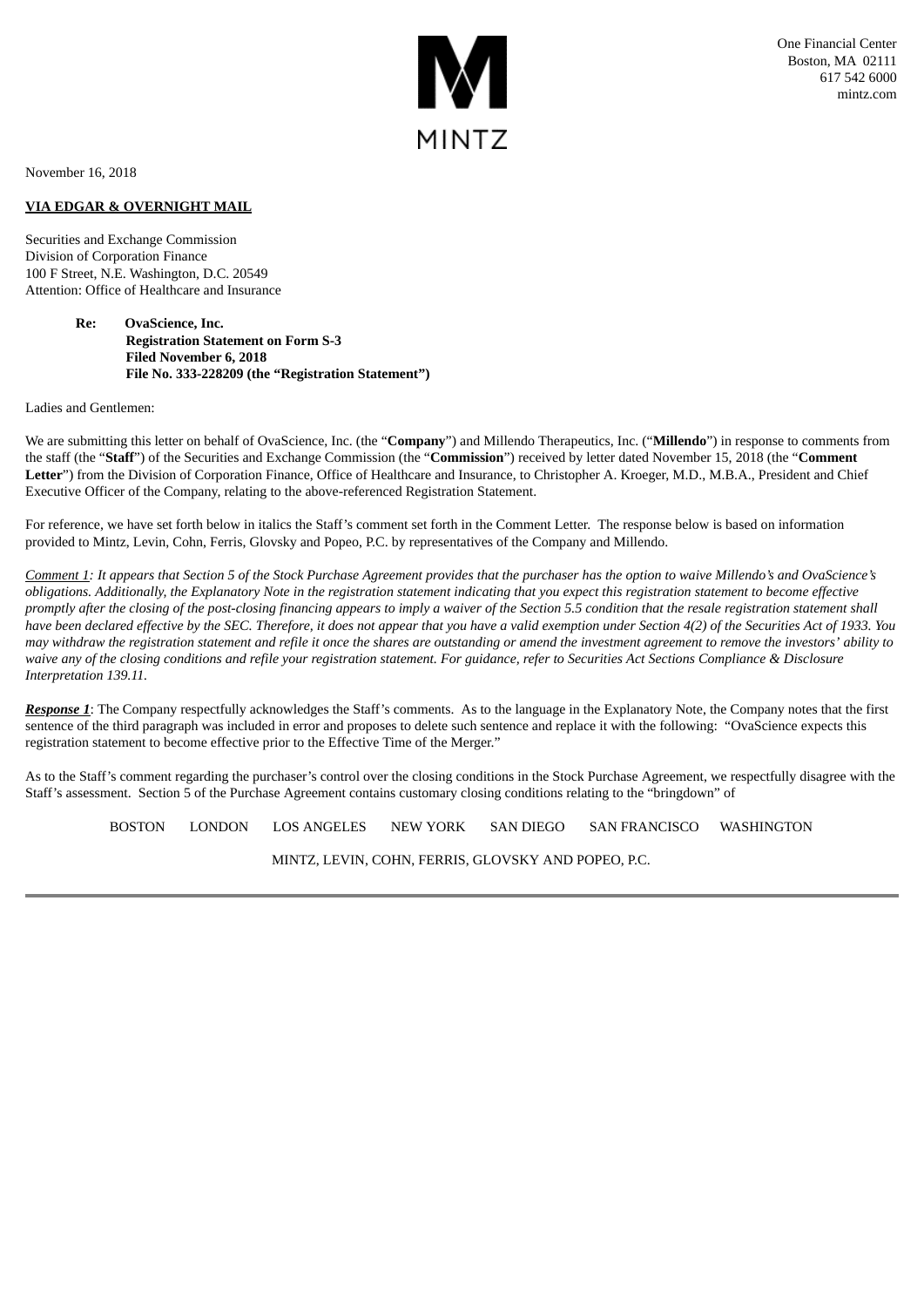November 16, 2018 Page 2



OvaScience's and Millendo's representations and warranties and covenants, satisfaction of consents and filings, the consummation of the Merger between the parties and the effectiveness of the registration statement on Form S-3. The Securities Act Compliance and Disclosure Interpretation 139.11 to which you have referred us provides (in pertinent part):

"...a company will be permitted to register the resale of securities prior to their issuance if the company has completed a Section 4(2)-exempt sale of the securities... to the investor, and the investor is at market risk at the time of filing of the resale registration statement. The investor must be irrevocably bound to purchase a set number of securities for a set purchase price that is not based on market price or a fluctuating ratio.... There can be no conditions to closing that are within an investor's control or that an investor can cause not to be satisfied. For example, closing conditions in capital formation transactions relating to the market price of the company's securities or the investor's satisfactory completion of its due diligence on the company are unacceptable conditions. The closing of the private placement of the unissued securities must occur within a short time after the effectiveness of the resale *registration statement."*

The Company believes that it has satisfied these criteria. The guidance requires that the purchaser be "at market risk" and "irrevocably bound" to consummate the investment transaction. The closing conditions must not be "within an investor's control" and there can be no closing conditions "that an investor can cause not to be satisfied." The closing conditions contained within the Stock Purchase Agreement comply with these requirements. The Company and Millendo have to satisfy certain conditions as a condition to the obligation of the purchaser to make its investment in OvaScience and these conditions are fully outside of the purchaser's control. If the conditions are satisfied, the purchaser is irrevocably bound to make the investment at the price they committed to in the Stock Purchase Agreement.

If for any reason, the Company is unable to satisfy the closing conditions, only then does the purchaser's option to waive a condition come into play. At that point, the purchaser may decide not to proceed with its investment, or waive the relevant condition. That formulation makes logical sense. As long as the issuer complies with its side of the bargain, the investor is irrevocably bound. Only once the issuer fails to comply with the closing conditions (and therefore its side of the bargain), does the investor have the right to abandon the transaction or waive the non-compliance. The right to waive standard closing conditions does not mean that the investor is not irrevocably bound if the closing conditions are met. Put differently, the fact that the investor may decide to close even if the conditions (that the investor has no control over) are not met does not undermine the fact that the investor must close if the conditions are met.

The SEC's guidance provides examples that explain the type of impermissible "control" about which the SEC is concerned — such as a condition that requires a particular market price to be met or maintained, or that gives the investor a "walk-away" right if it is not satisfied with due diligence results. Those are only two examples, but they indicate that the impermissible level and kind of investor control from which the SEC's concern is derived relate to the satisfaction of the condition itself (i.e., that the purchaser cannot cause a condition not to be met, such that purchaser would not actually be "irrevocably bound" to make the investment), not a potential *waiver* of a standard condition outside of the investor's control if the issuer was unable to satisfy the condition.

The purchaser's right to waive standard closing conditions and proceed with a closing notwithstanding the failure to satisfy a condition is a common market feature in PIPE agreements and fundraising transactions of all types. There is a fundamental, qualitative difference between a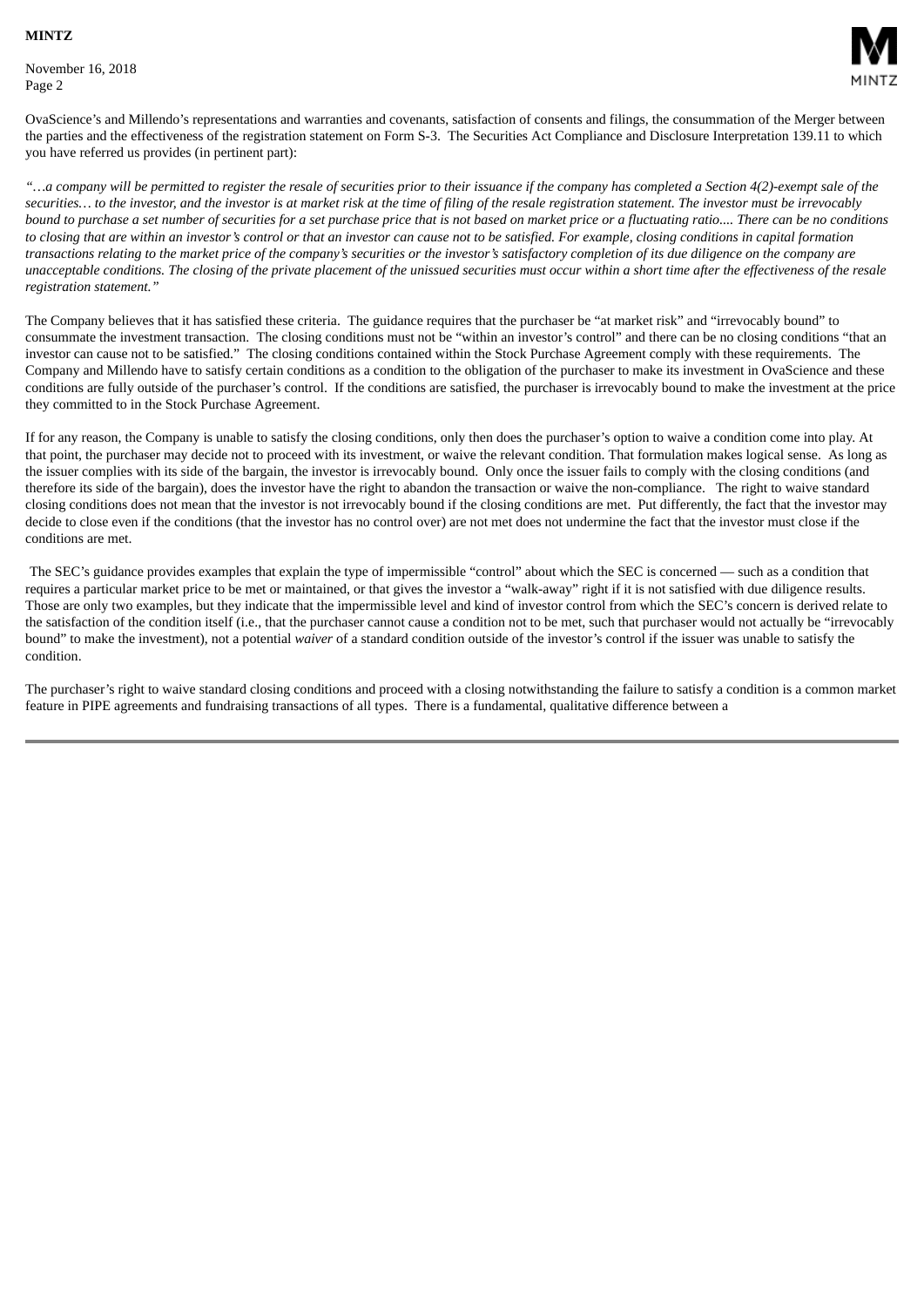November 16, 2018 Page 3



closing condition that is within an investor's discretion to control (such as satisfaction with results of due diligence) and a right to waive a closing condition that is not within an investor's discretion to control (such as the closing of a merger). We believe that a waiver right over a closing condition does not constitute a bar to the ability of the Company to have its registration statement declared effective prior to the issuance of these shares.

\* \* \* \* \*